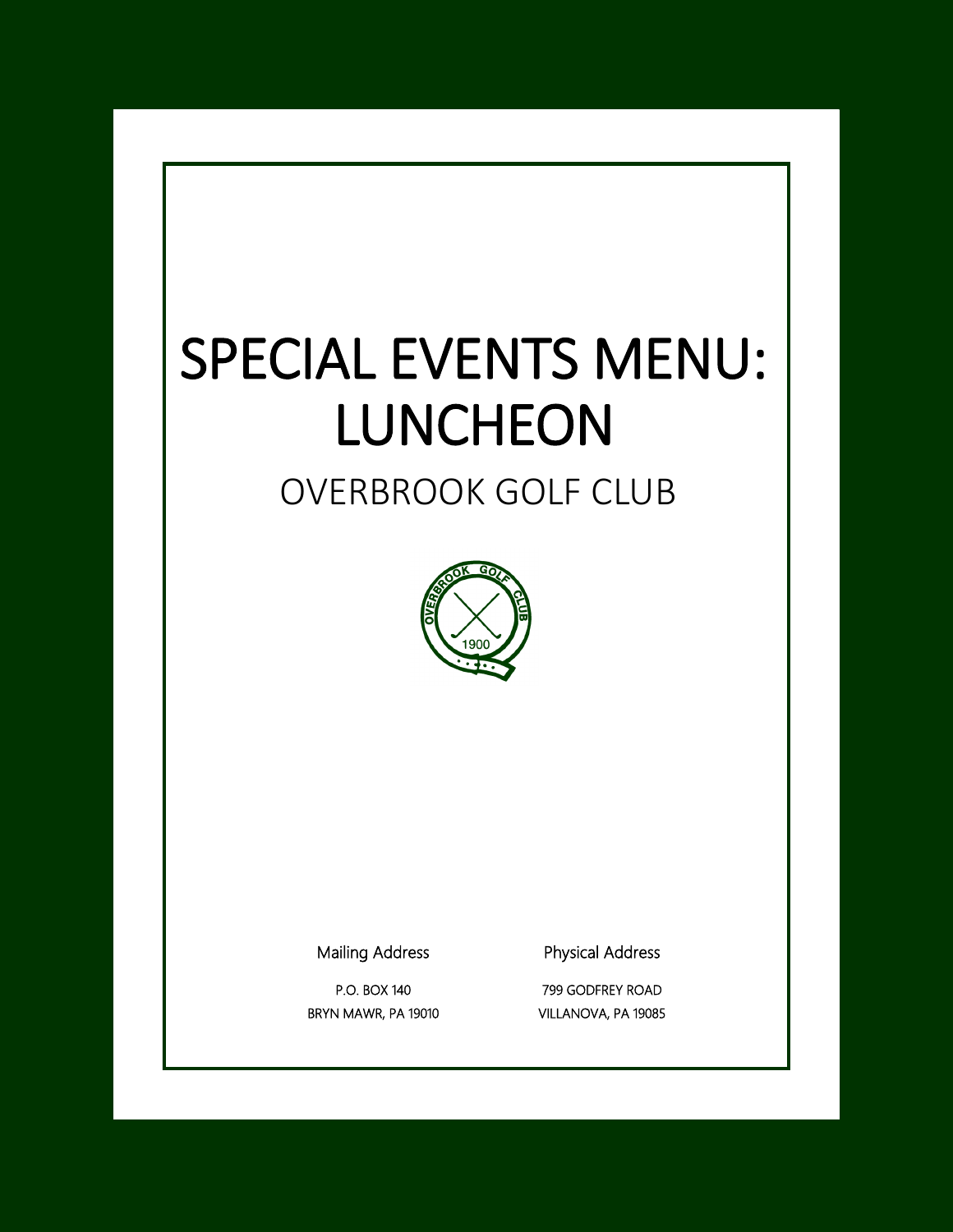# LUNCHEONS:

**All prices are per person and are subject to 6% PA sales tax and 20% service charge in lieu of gratuity.**

**An estimated number of guests and menu must be received at least two (2) weeks prior to your affair.**

**A guaranteed number, which is the minimum number that you will be charged, should be received two days before your event, along with a seating plan.**

**Valet parking and coat room attendant are available upon request, and may be required for an additional fee depending on the season and number of guests.**

**Full bar and beverage stations are available depending on your needs.**

**Parties not hosted by an Overbrook member must have a Club member as a sponsor.**

**Thank you for considering Overbrook and feel free to contact us if you have any questions or require additional information.**

> **Brittany Feuz—Catering & Special Events Manager 610.688.4000 ext. 301 bfeuz@overbrookgolfclub.com**

**Jim Bartorillo—Assistant Manager 610.688.4001 jbart@overbrookgolfclub.com**

**Steve Uyeno—General Manager 610.688.4002 suyeno@overbrookgolfclub.com**

**Stephen Pribish—Executive Chef**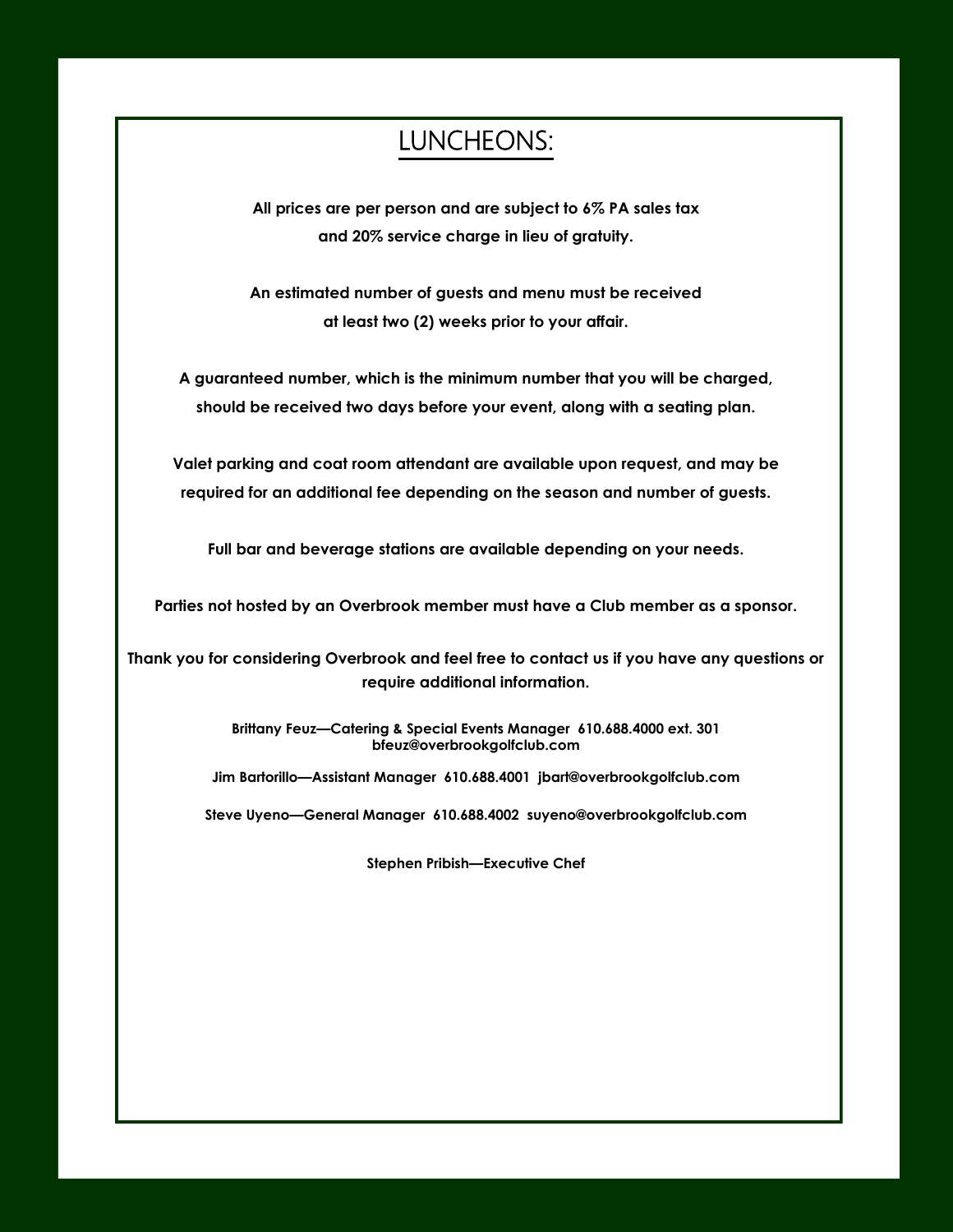# HORS D'OEUVRES:

#### **PRICED PER PIECE**

**Maryland Crab Cakes 2.25 Teriyaki Beef Tenderloin Tips 1.75 Ahi Tuna on Wonton Crisp 2.25 Marinated Flank Steak on Garlic Toast 1.50 Scallops Wrapped in Bacon 2.00 Steamed Oriental Dumpling with Duck Sauce 1.50 Spinach and Feta Cheese in Filo Dough 1.75 Cocktail Shrimp 2.50 Brie and Raspberry Puffs 2.00 Smoked Salmon on Potato Pancakes with Crème Fraiche 2.25 Hoisin Seared Pork Belly in Steamed Buns 2.00 Gruyere and Leek Tartlets 1.50 Prosciutto Wrapped Melon 1.75 Portobello Mushroom Strips with Ranch Dipping Sauce 2.00 BBQ Pork Buns 1.75 Ahi Tuna on Cucumber Round 2.25 Orange Sesame Chicken 1.50 Batter Dipped Zucchini with Marinara 1.50 Kosher Franks in Puff Pastry 1.50 Mini Mushroom and Shallot en Croute 1.25 Coconut Shrimp 2.25 Lump Crab Lamaze in Filo Cup 2.25 Fresh Tomato Bruschetta 1.50 Philly Cheesesteak Egg Rolls 2.00**

#### **PRICED PER PERSON**

**Imported & Domestic Cheese Board with Fruit and Crackers 2.00**

**Vegetable Crudité with Ranch Dip 2.00**

**Assorted Antipasto Display 4.00**

**Jumbo Cocktail Shrimp over Shaved Ice 5.00**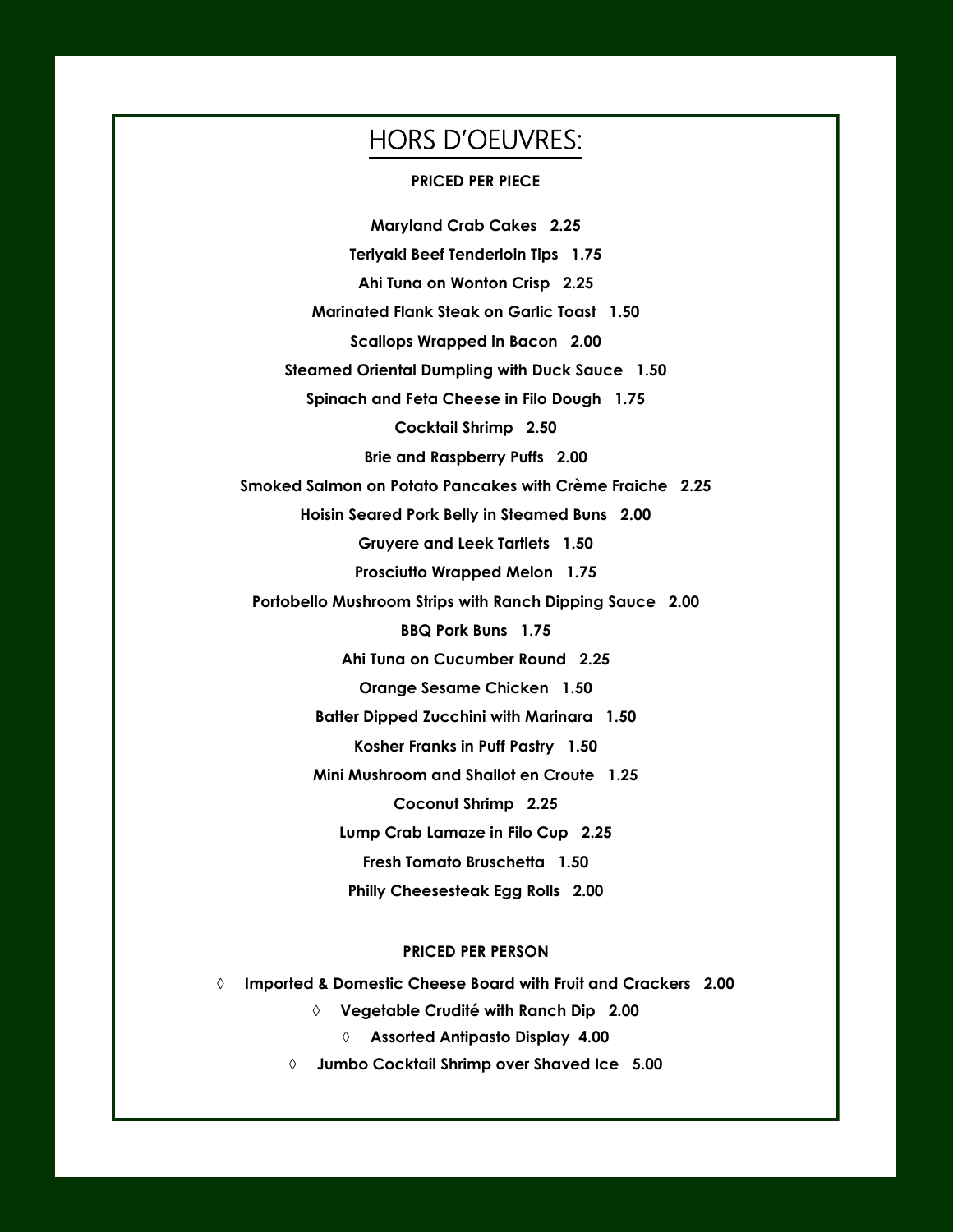# SERVED LUNCH:

**All served luncheons include rolls, soup or salad, entrée, dessert, coffee, and tea. For a choice of entrées, the price is based on the highest priced entrée chosen.**

### SOUP:

- **Assortment of Seasonal Fresh Fruit** 
	- **Wild Mushroom Bisque**
		- **Cream of Broccoli**
	- **Butternut Squash Bisque**
	- **Chicken Tortellini with Spinach**
		- **Tomato Vegetable**
		- **Lobster Bisque 3.00**

### SALAD:

#### **Mixed Greens Salad**

tomato, cucumber, carrots, vinaigrette

**Caesar Salad** 

#### **Chinois Salad**

napa cabbage, radicchio, carrots, wonton crisps, ginger sesame dressing

**Boston Bibb, Arugula, and Belgium Endive 3.00**

goat cheese, mandarin oranges, candied nuts, vinaigrette

 **Spinach and Romaine 3.00** bleu cheese, pears, pecans, vinaigrette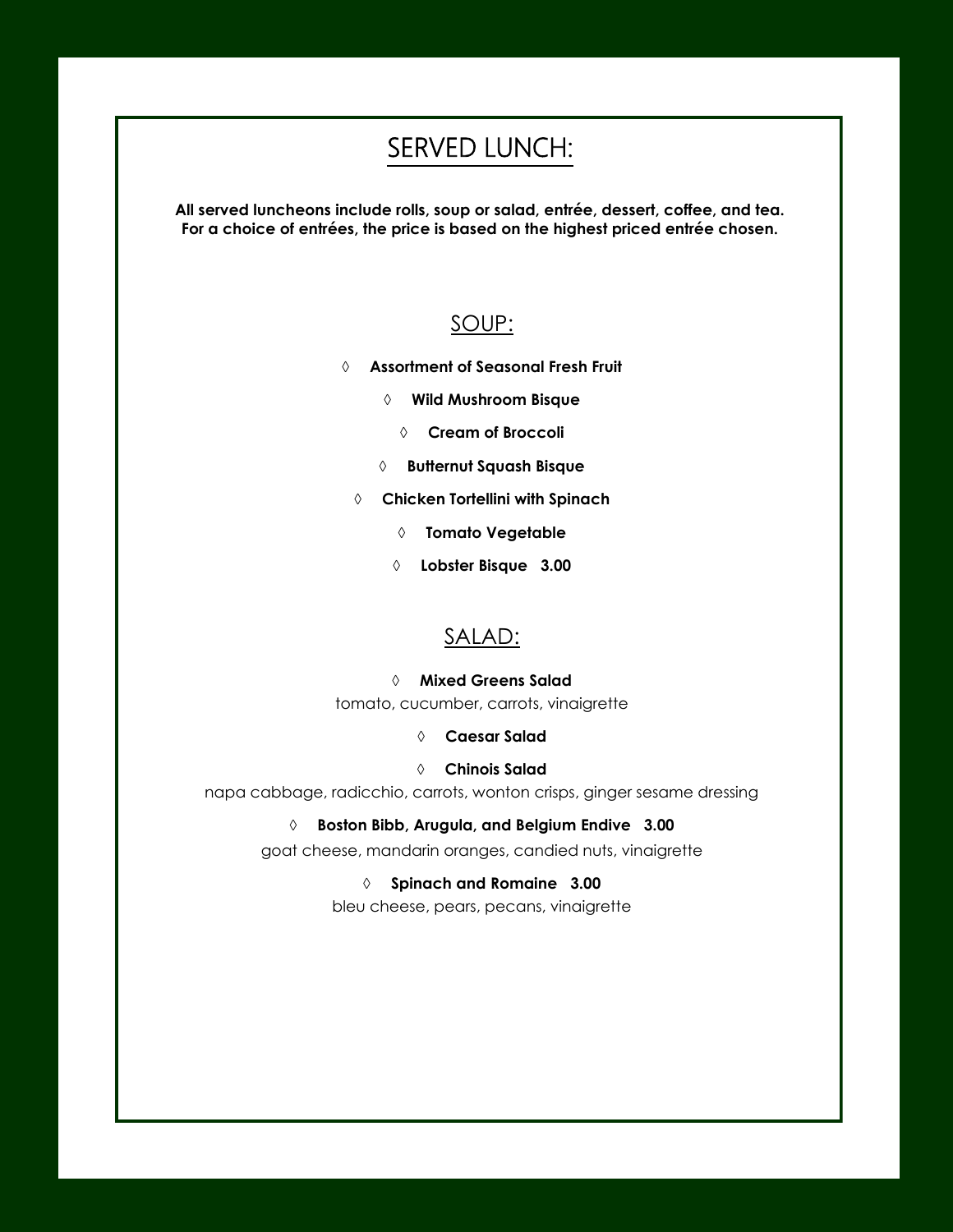# SERVED LUNCH:

# CHILLED ENTRÉES:

 **Seafood Trio 36.00** lobster, jumbo lump crab, shrimp, lamaze, bibb lettuce, egg, tomato, fresh fruit

 **Sliced Beef Tenderloin and Jumbo Shrimp 28.00** grilled asparagus, tarragon aioli**,** bibb lettuce, egg, tomato, fresh fruit

> **Poached Salmon Fillet 24.00** mixed greens, cucumber, tomato, dijon vinaigrette

 **Milan Salad 22.00** crisp romaine, iceberg lettuce, bacon, egg, shrimp, milan dressing

 **Classic Cobb Salad 20.00** turkey, bacon, tomato, swiss cheese, avocado, bleu cheese

 **Caesar Salad**  topped with choice of: chicken **20.00** │ shrimp **27.00**

# HOT ENTRÉES:

 **Petite Filet Mignon 32.00** cabernet demi glace

 **Thai Curry Shrimp 25.00**  jasmine rice

 **Grilled Salmon Fillet 24.00** three citrus buerre blanc

 **Panko Crusted Crab Cakes 26.00** stone ground mustard sauce

 **Sliced Poached Chicken Breast 23.00** thai curry sauce, jasmine rice

 **Breast of Chicken 21.00**  choice of: mushrooms, marsala wine francese style picatta style, white wine, lemon, herbs

 **Twin French Chicken Crepes 20.00** mushrooms, peppers, velouté sauce

**Roasted Vegetable Lasagna Pomodoro 19.00**

 **Bacon, Tomato and Cheese Quiche 19.00** mixed greens and seasonal vegetable

 **Grilled Vegetable Napoleon 19.00** quinoa, basil pesto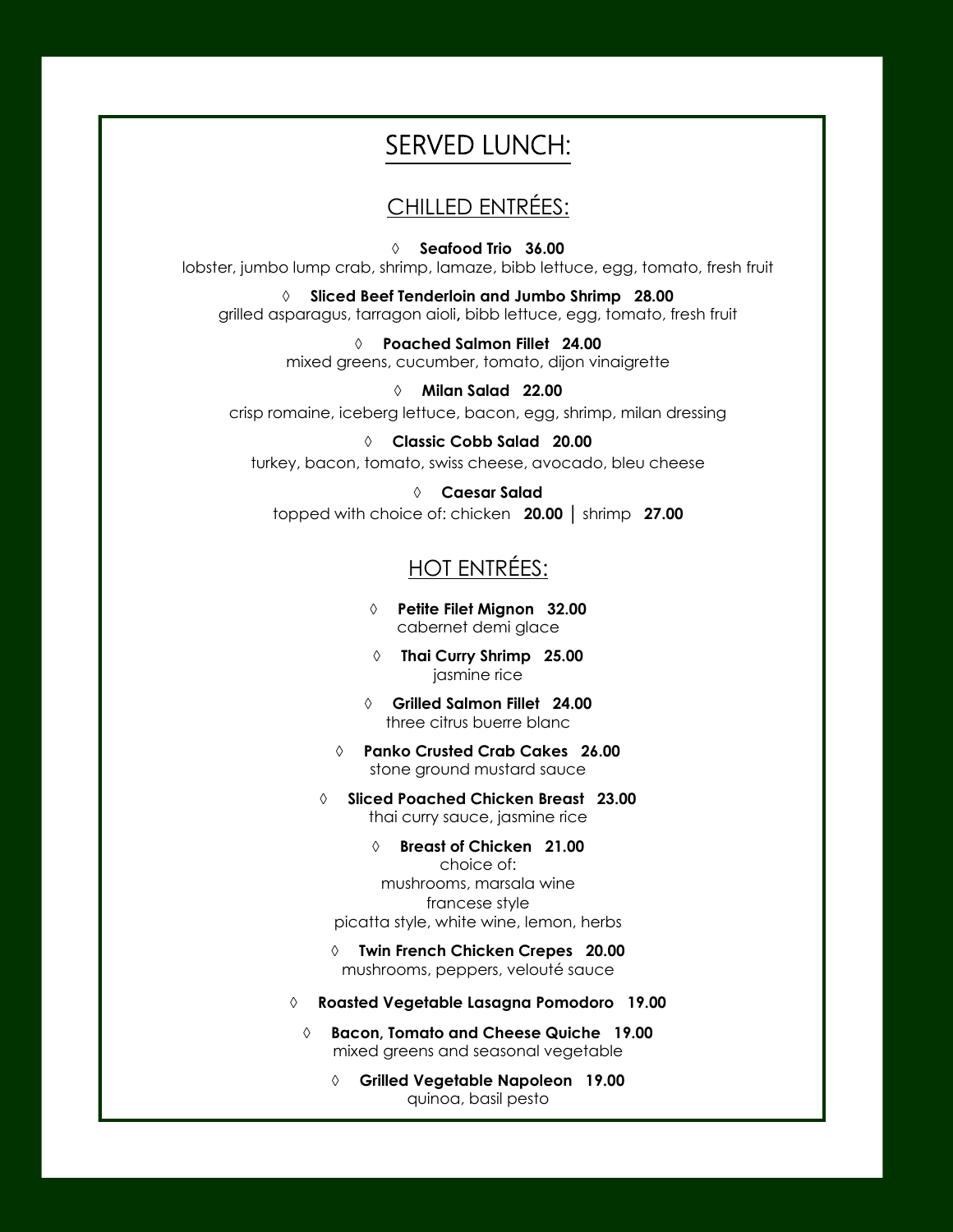# SERVED LUNCH:

### DESSERTS:

 **Bassetts Vanilla or Chocolate Ice Cream** whipped cream, godiva drizzle or strawberry romanoff

> **Bassetts Mango Sorbet** whipped cream, fresh berry

- **Assorted Cookies and Brownies**
	- **Chocolate Mousse 4.00**
	- **Apple Pie a la Mode 4.00**
		- **Cheesecake 4.00**
- **Chocolate Revenge Cake 5.00**
	- **Key Lime Pie 5.00**
	- **Tiramisu Martini 5.00**
	- **Fresh Fruit Tart 5.00**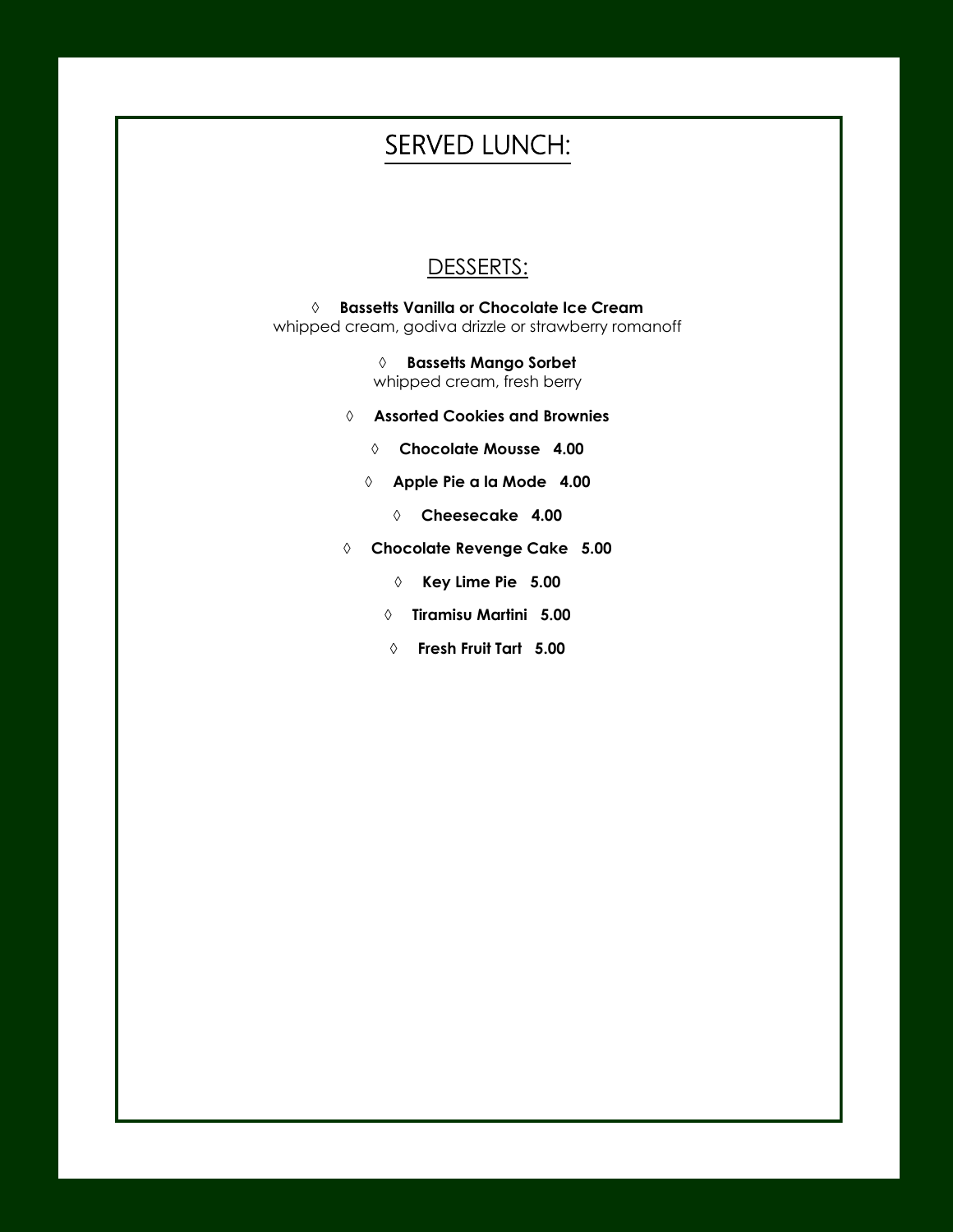# BUFFET LUNCH:

**All buffet luncheons include coffee and tea.**

### DELI BUFFET 20.00

**Crock of Soup du Jour Mixed Greens Salad with Assorted Toppings or Caesar Salad Sliced Turkey or Marinated Grilled Chicken, Roast Beef, & Ham Assorted Rolls and Breads Assorted Cheeses and Condiments Pasta Salad or Potato Salad Tuna Salad or Chicken Salad Cole Slaw Seasonal Fresh Fruit Chocolate Chunk Cookies**

# LUNCHEON BUFFET 26.00

**Crock of Soup du Jour Mixed Greens Salad with Assorted Toppings or Caesar Salad Cheese Tortellini with Red Pepper Cream or Penne Marinara Chicken Marsala or Chicken Picatta Salmon Fillet with Three Citrus Beurre Blanc or Panko Crusted Crab Cake Assorted Rolls and Breads Potatoes or Rice Pilaf Fresh Vegetables or Grilled Marinated Vegetables Seasonal Fresh Fruit Chocolate Chunk Cookies**

#### LUNCHEON STATION 32.00

**Choice of (3) Hors d'oeuvres Cheese Board with Fruit & Crackers Vegetable Crudité with Ranch Dip Crock of Soup du Jour Mixed Greens Salad with Assorted Toppings or Caesar Salad Cheese Tortellini with Red Pepper Cream Penne Marinara Carved Turkey with Cranberry Sauce or Carved Ham with Honey Dijon Mustard Salmon Fillet with Three Citrus Beurre Blanc or Panko Crusted Crab Cake Assorted Rolls, Breads, Garlic Toast Potatoes or Rice Pilaf Fresh Vegetables or Grilled Marinated Vegetables Seasonal Fresh Fruit Assorted Mini Desserts and Cookies**